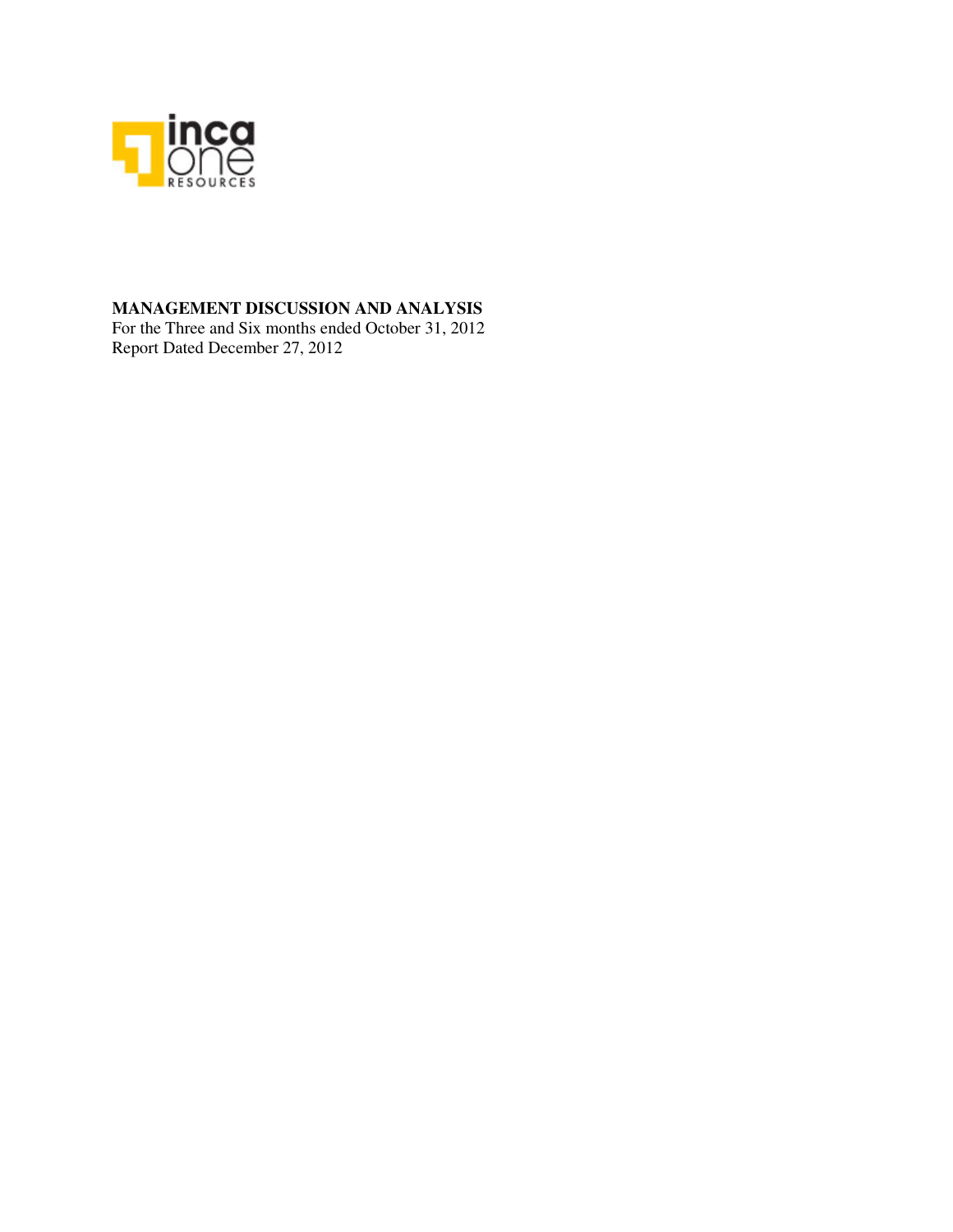Management Discussion & Analysis Three and Six months ended October 31, 2012

Inca One Resources Corp. (the "Company" or "Inca One"), incorporated under the laws of Canada on November 9, 2005, is an exploration stage company engaged in the acquisition, exploration and development of mineral properties. It presently holds or has the right to acquire 100% of the shares of a private Peruvian company which owns a 100% interest in the Las Huaquillas gold-copper property (the "Las Huaquillas Property") located in the Department of Cajamarca in northern Peru. In addition to the Company's ongoing work program on the Property, it continues to actively evaluate new potential projects. The Company is listed for trading on the TSX Venture Exchange under the symbol "IO".

The following information, prepared as of December 27, 2012, should be read in conjunction with the unaudited condensed interim consolidated financial statements of Inca One Resources Corp. for the three and six months ended October 31, 2012 (the "October 2012 Interim Financial Statements").

The October 2012 Interim Financial Statements have been prepared in conformity with International Accounting Standard ("IAS") 34, Interim Financial Reporting, using the same accounting policies as detailed in the Company's audited consolidated financial statements for the year ended April 30, 2012.

The October 2012 Interim Financial Statements do not include all the information required for complete annual financial statements in accordance with International Financial Reporting Standards ("IFRS"), as issued by the International Accounting Standards Board ("IASB") and interpretations of the International Financial Reporting Interpretations Committee ("IFRIC") and therefore should be read together with the audited annual financial statements for the year ended April 30, 2012 and the related MD&A for the year then ended .

All dollar amounts referred to are expressed in Canadian dollars except where indicated otherwise.

### **Cautionary Note Regarding Forward-Looking Information**

The following discussion and analysis may contain forward-looking statements which are subject to known and unknown risks, uncertainties and other factors that may cause actual results to differ materially from those implied by the forward-looking statements. Readers are cautioned not to place undue reliance on these forward-looking statements, which speak only as of the date the statements were made, and readers are advised to consider such forward-looking statements in light of the risks as set forth in the following discussion.

Forward-looking statements relate to future events or future performance and reflect management's expectations or beliefs regarding future events and include, but are not limited to, the Company and its operations, its planned exploration activities, the adequacy of its financial resources and statements with respect to the estimation of mineral reserves and mineral resources, the realization of mineral reserve estimates, the timing and amount of estimated future production, costs of production, capital expenditures, success of mining operations, environmental risks, unanticipated reclamation expenses, title disputes or claims and limitations on insurance coverage. In certain cases, forward-looking statements can be identified by the use of words such as "plans", "expects" or "does not expect", "is expected", "budget", "scheduled", "estimates", "forecasts", "intends", "anticipates" or "does not anticipate", or "believes", or variations of such words and phrases or statements that certain actions, events or results "may", "could", "would", "might" or "will be taken", "occur" or "be achieved" or the negative of these terms or comparable terminology. In this document, certain forward-looking statements are identified by words including "may", "future", "expected", "intends" and "estimates". By their very nature forward-looking statements involve known and unknown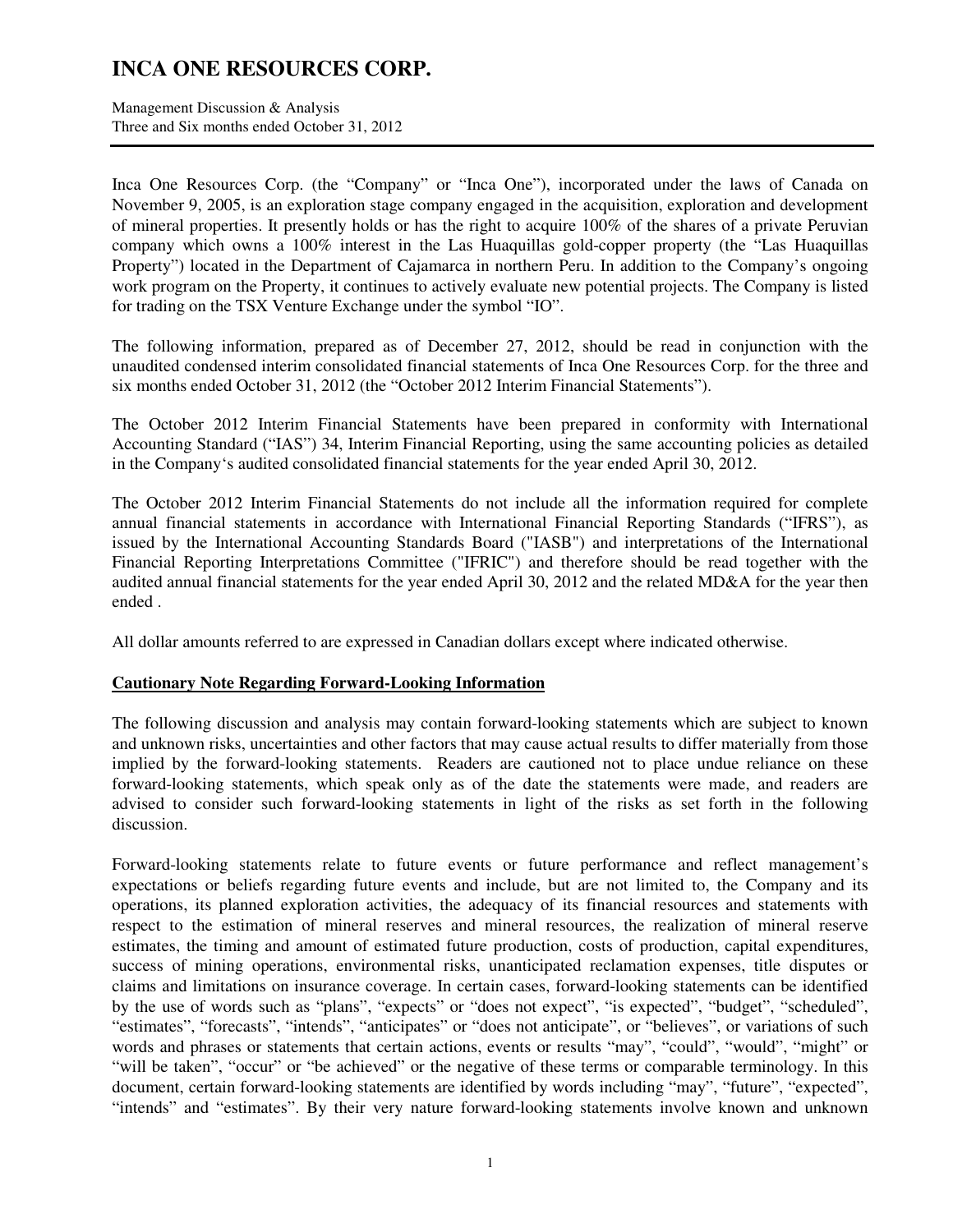Management Discussion & Analysis Three and Six months ended October 31, 2012

risks, uncertainties and other factors which may cause the actual results, performance or achievements of the Company to be materially different from any future results, performance or achievements expressed or implied by the forward-looking statements. Such factors include, among others, risks related to actual results of current exploration activities; changes in project parameters as plans continue to be refined; future prices of resources; possible variations in ore reserves, grade or recovery rates; accidents, labour disputes and other risks of the mining industry; delays in obtaining governmental approvals or financing or in the completion of development or construction activities; as well as those factors detailed from time to time in the Company's interim and annual consolidated financial statements and management's discussion and analysis of those statements, all of which are filed and available for review under the Company's profile on SEDAR at www.sedar.com. Although the Company has attempted to identify important factors that could cause actual actions, events or results to differ materially from those described in forward-looking statements, there may be other factors that cause actions, events or results not to be as anticipated, estimated or intended. The Company provides no assurance that forward-looking statements will prove to be accurate, as actual results and future events could differ materially from those anticipated in such statements.

## **Management Change**

Effective November 1, 2012, Sharon Muzzin, CA was appointed as CFO of the Company replacing Nilda Rivera.

## **The Las Huaquillas Property**

On March 25, 2011, the Company entered into a definitive letter agreement with Rial Minera SAC ("Rial") and its shareholders (collectively the "Optionors") pursuant to which the Company has been granted an option to acquire all of the issued and outstanding shares of Rial (the "Rial Shares"). Rial is a private Peruvian company that owns a 100% interest in the Las Huaquillas Property located in the Department of Cajamarca in northern Peru. Pursuant to the agreement, the Company can acquire 95% of the Rial Shares, by (a) paying an aggregate of US\$5,000,000; (b) issuing 5,000,000 common shares of the Company; and (c) incurring exploration expenditures of US\$10,000,000 over a period of four years. After completion of the cash and share payments and exploration expenditures, the Company may earn a further 5% of Rial Shares by issuing an additional 3,000,000 common shares to one of the Optionors within 15 days of notice of exercise of the option.

Upon the Company acquiring 95% of Rial Shares, a 1% net smelter royalty shall be payable on all future production. In addition, the Company shall issue to one of the Optionors as bonus payments one common share of the Company per each new ounce of gold or gold equivalent that is found or determined to exist on the Las Huaquillas Property, in excess of 560,000 ounces of gold or gold equivalent, to be delivered upon public announcement of such discovery.

With respect to the property, a finder's fee of US\$282,500 and 400,000 common shares are payable to an arm's length party over a period of four years, of which US\$35,625 has been paid and 16,250 common shares have been issued as at December 27, 2012.

As at October 31, 2012, the Company incurred acquisition costs of \$714,102 and exploration expenditures of \$1,286,780 for a total of \$2,000,882. Acquisition costs of \$714,102 consisted of option payments of US\$410,625 and 341,250 common shares at an ascribed value of \$110,512, staking costs of \$49,381 and professional and other costs of \$145,582.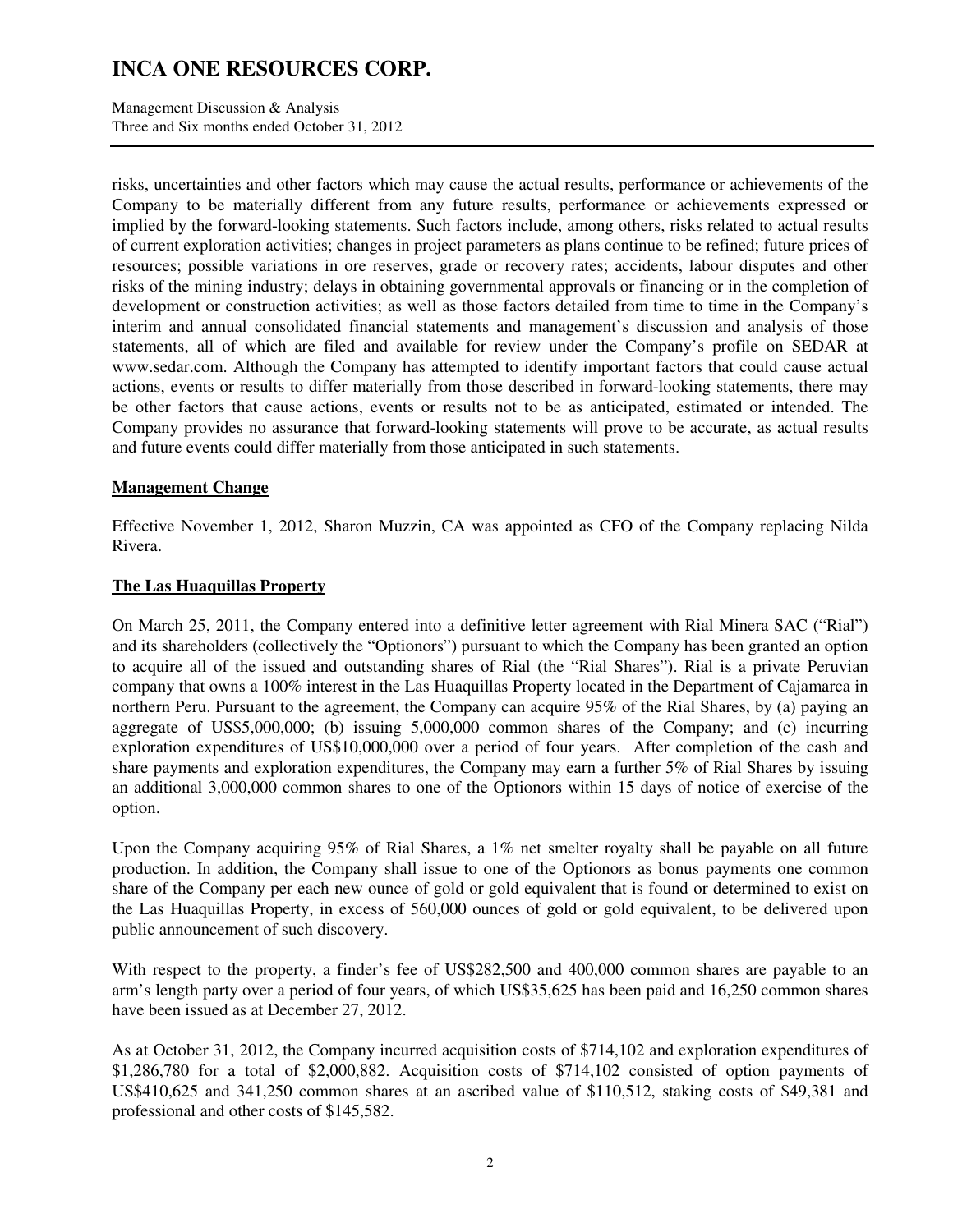Management Discussion & Analysis Three and Six months ended October 31, 2012

On January 18, 2012, the Company signed an amended agreement with the Optionors ("Amended Agreement") whereby if by June 27, 2012, Minera Huaquillas SAC ("Minera") has not received the permits required to carry out exploration activities in the Las Huaquillas Property ("drill permits"), all options payments due starting from July 26, 2012 were to be deferred until the drill permits have been obtained. These drill permits have not yet been obtained.

### *About the Las Huaquillas Property:*

The Las Huaquillas Property is located in the Department of Cajamarca in northern Peru. It is easily accessible by road and is situated at a relatively low elevation of between 1,000 to 1,800 meters. It consists of 9 mineral concessions and is 3,700 hectares in size.

Peru, a mineral rich country, is the largest gold producer in South America  $(6<sup>th</sup>$  worldwide), the world's largest producer of silver and the second largest producer of copper worldwide as of 2009.<sup>(1)</sup> "The Cajamarca mining district, located in northern Peru, has one of the largest gold inventories in South America with the economic high-sulphidation Yanacocha Au mine, plus several smaller Au epithermal and porphyry Cu-Au deposits." $(2)$ 

Several gold targets and two porphyry copper-gold systems have been identified on the Las Huaquillas Property to date:

- a) Gold targets include the 2.2 km long Los Socavones Zone, including the El Huabo and Las Huaquillas showings and the Porvenir-Guabo Alto high-sulphidation epithermal zone.
- b) Porphyry Cu-Au: The Cementerio and San Antonio Cu- Au porphyry systems.

Previous exploration on the Las Huaquillas Property by Cooperacion Minero Peruano - Alemana (1988-1992) and Sulliden Gold Corporation Ltd. (TSX: SUE, "Sulliden") (1996 - 1999) consisted of surface geological, geochemical, and geophysical studies, 26 drill holes and 1,200 meters of underground workings.

In 1998, Sulliden estimated that a 500 meter section of the 2.2 km long Los Socavones Zone hosts a geological resource of 6.57 million tonnes grading 2.09 g/t Au and 25.2 g/t Ag, equivalent to 443,000 ounces of gold and 5.3 million ounces of silver. This has been calculated at a cutoff of 1.5 g/t gold, and remains open at depth and along strike. This historic resource, based on 10 drill holes and 20 mineralized intercepts, was estimated by Sulliden to a depth of 200 meters.*(3)* 

The historic resource was calculated in 1998 and the Company has not completed the work necessary to have the historical estimate verified by a Qualified Person. The Company is not treating the estimate as a current NI 43-101 defined resource and the historical estimate should not be relied upon. The Las Huaquillas Property will require considerable future exploration which the Company intends to carry out in due course.

The average true width encountered to date of the Los Socavones gold mineralization is 20+ meters, with some intercepts more than 75 meters in true width. Only a quarter of the length of the Los Socavones Zone has been drill tested in some detail. Table 1 below summarizes some highlighted mineralized intercepts of the Los Socavones Zone. **(3)**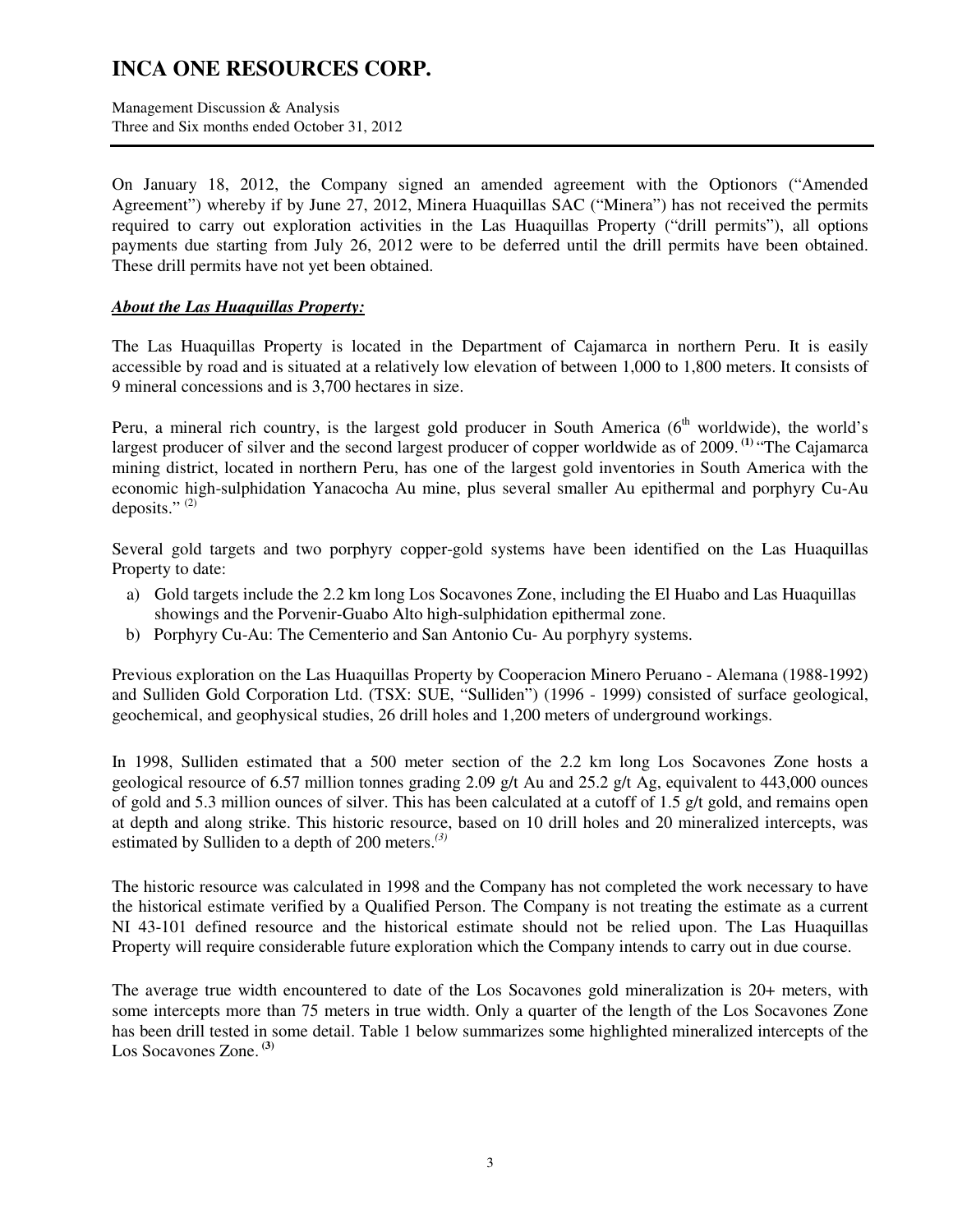| <b>DDH</b> | From $(m)$ | To(m)  | Length $(m)$ | Au $(g/t)$ | Ag(g/t) |
|------------|------------|--------|--------------|------------|---------|
| LH97-08    |            | 78.0   | 78.0         | 2.71       | 19.0    |
| LH97-13    | 181.75     | 195.25 | 13.50        | 2.86       | 57.0    |
| LH97-07    | 28.5       | 70.5   | 42.0         | 2.05       | 24.6    |
| $PD-1$     | 100.25     | 134.65 | 34.4         | 2.71       | 38.63   |
| $PD-2$     | 66.15      | 80.15  | 14.0         | 8.41       | 105.93  |
| $PD-4$     | 39.25      | 59.45  | 20.2         | 2.79       | 42.77   |

## **Table 1: Highlighted mineralized intercepts of the Los Socavones Zone.** (3)

Sulliden drilled exploratory holes in the Cementario and San Antonio copper-gold-porphyry systems (each system is more than 1 kilometer across) based on soil, rock, and IP anomalies. The best hole at Cementario (LH97-04) intersected 99.5 meters of 0.47% Cu and 0.11g/t Au.**(2)(3)** The Company has filed a technical report relating to the Las Huaquillas Property prepared in accordance with National Instrument 43-101 on Sedar and it is also available on the Company's website www.incaone.com.

- *(1) Source: US Geological Survey (2009 Minerals Yearbook Peru, February 2011)*
- *(2) Source: Tectonic, Magmatic and Metallogenic Evolution of The Cajamarca Mining District, Northern Peru. PHD Thesis; Richard Charles Idris Davies. December 2002.*
- *(3) Source: Sulliden Annual Report filed August 12, 1998, available on www.sedar.com*

The technical information above has been prepared in accordance with the Canadian regulatory requirements set out in NI 43-101 and reviewed on behalf of the Company by Thomas A. Henricksen, PhD, a Qualified Person under NI 43-101.

## *Update on the Property:*

The Company continues to develop community partnerships in early December 2012 completed the public participation workshop required for approval of mining projects by Peru's Ministry of Energy and Mines. In addition seven DIA presentations regarding proposed exploration activities at Las Huaquillas property were delivered to the area's surface landholders and coffee farmers between July 14 and August 19, 2012. The DIA is an environmental impact statement outlining a plan for advanced exploration activities on Peruvian mineral exploration projects.

These presentations to further inform local community members ran smoothly and attendees expressed interest and enthusiasm for the project. A larger public participation workshop followed on September 9, 2012. In a repeat of the first workshop, required to comply with Peruvian Ministry mining exploration permitting application program, the meeting was again interrupted by an outspoken local individual. Although the workshop was suspended, the Company reached an agreement with the individual regarding the need to provide additional information to the communities involved.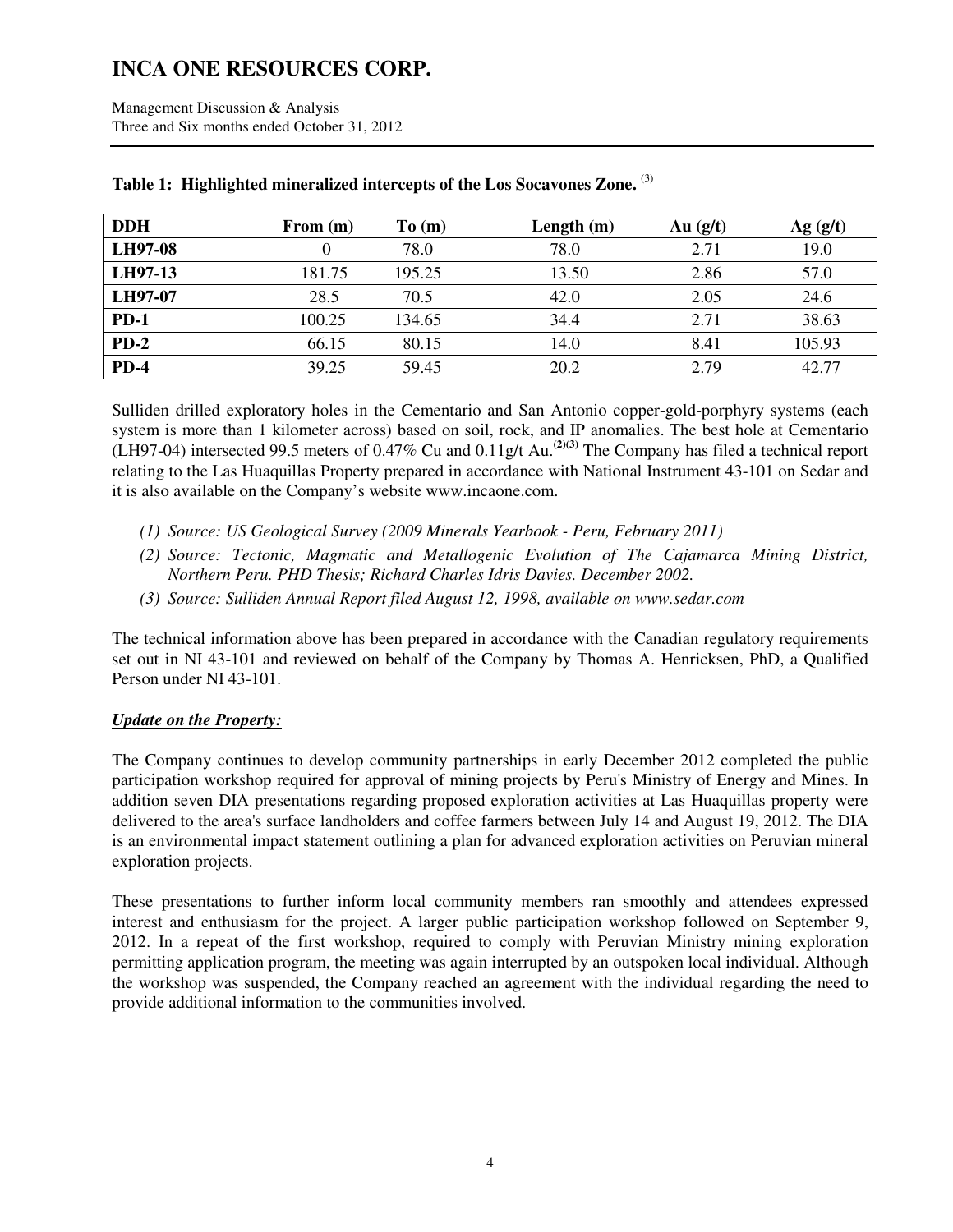Management Discussion & Analysis Three and Six months ended October 31, 2012

### **Future Outlook:**

The Company is moving forward in its plan to explore and develop the Las Huaquillas property and continues to work towards finalizing all application requirements in order to obtain the drill permit necessary to commence exploration work on the property. The Company continues to enhance relationships and partnerships with the communities and plans to hold another official workshop and other follow-up meetings. It is currently ensuring that the minutes of the last workshop held will be sufficient to meet Peruvian regulatory requirements.

In order to execute its business plan the Company expects that future financings will likely be required although the ability to complete such on terms acceptable to the Company is uncertain, in particular in view of recent stock market volatility. Management has assessed and will continue to address the implications of recent events in order to ensure that the Company can continue to achieve its long term objectives.

#### **Summary of Quarterly Information**

| Quarter ended<br>Interest Income |       | Loss       | Loss per share |
|----------------------------------|-------|------------|----------------|
|                                  | \$    | \$         | \$             |
| October 31, 2012                 |       | (272, 236) | (0.01)         |
| July 31, 2012                    | 940   | (179, 463) | (0.01)         |
| April 30, 2012                   | 1,449 | (330, 455) | (0.01)         |
| January 31, 2012                 | 3,745 | (216, 339) | (0.01)         |
| October 31, 2011                 | 4,049 | (243, 038) | (0.01)         |
| July 31, 2011                    | 1,089 | (389,707)  | (0.02)         |
| April 30, 2011                   | 326   | (230,578)  | (0.02)         |
| January 31, 2011                 | 479   | (140, 893) | (0.01)         |

The following table sets out selected quarterly financial results:

The Company's quarterly results vary significantly depending on whether it has abandoned any mineral properties (quarter ended April 30, 2011), granted stock options (quarters ended July 31, 2011, April 30, 2012 and October 31 2012), or carried out marketing campaigns, none of which are predictable.

In March 2011, the Company entered into a fundamental property acquisition of the Las Huaquillas Property in Peru. This accounted for the increase in general operating costs and contributed to the variation in the Company's net losses for the quarters ended April 30, 2011 and onwards.

Administrative costs other than the items note above tend to be quite similar from period to period. The variation in finance income is related solely to the interest earned on funds held by the Company, which is dependent upon the success of the Company in raising the required financing for its activities which will vary with overall market conditions, and is therefore difficult to predict.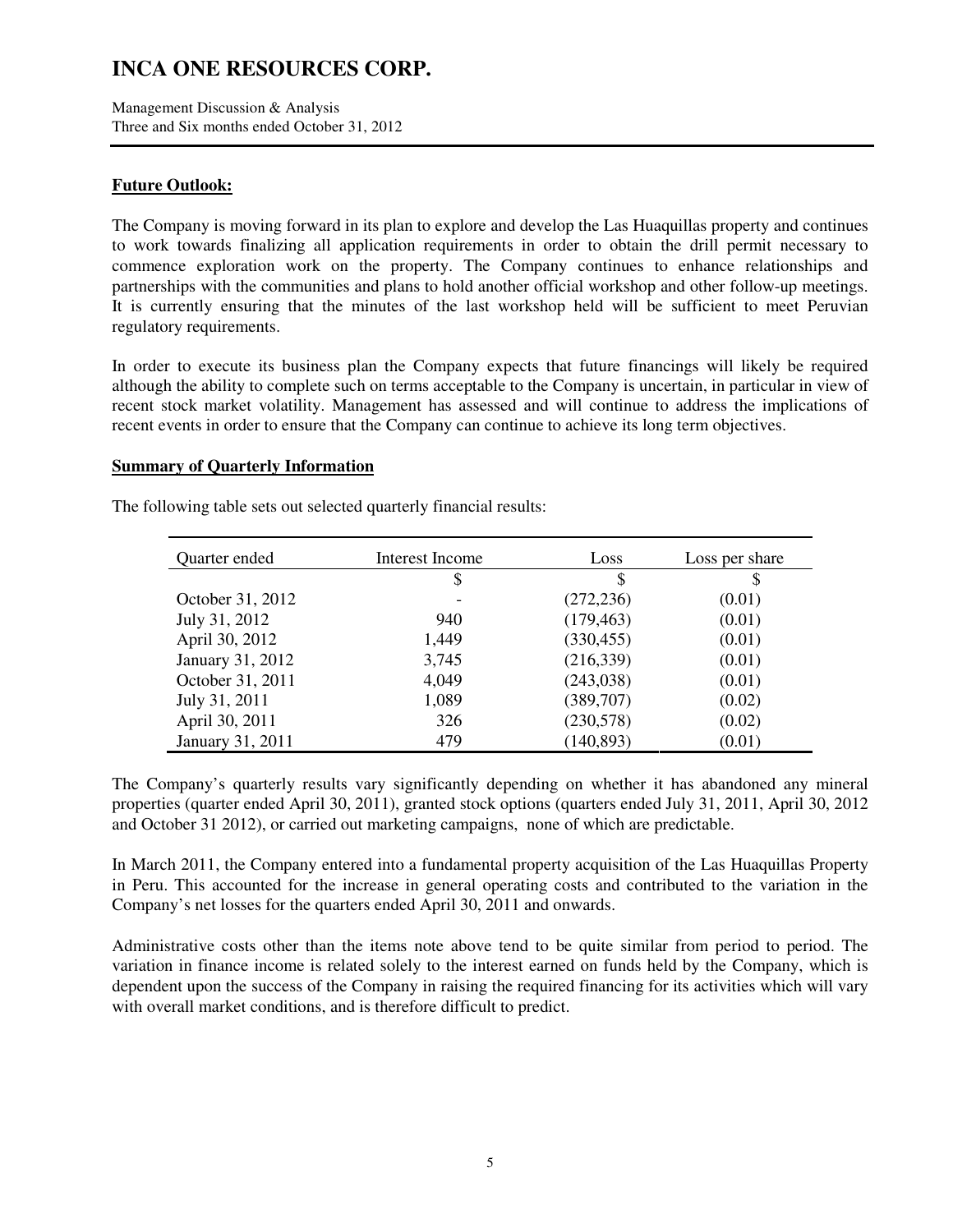Management Discussion & Analysis Three and Six months ended October 31, 2012

## **Results of Operations**

### Three months ended October 31, 2012 compared with the three months ended October 31, 2011

During the three months ended October 31, 2012, the Company reported a net loss of \$272,236 compared to a net loss of \$243,038 during the three months ended October 31, 2011, representing an increase in loss of \$29,198. The increase in loss was primarily attributable to share-based compensation of \$98,400 resulting from the issue of 1,025,000 options in the most recently completed quarter.

Consulting and management fees in the current quarter decreased by \$12,973 compared to fiscal 2011 as fewer consultants were utilized.

Professional fees decreased in the current quarter by \$11,010 compared to fiscal 2011. In 2011, higher audit fees were incurred as a result of the Company's change of business during the 2011 fiscal year.

#### Six months ended October 31, 2012 compared with the six months ended October 31, 2011

During the six months ended October 31, 2012, the Company reported a net loss of \$451,699 compared to a net loss of \$632,745 during the six months ended October 31, 2011, representing a decrease in loss of \$181,046. The decrease in loss was primarily attributable to the decrease in share-based compensation of \$180,681.

Office, rent and administration increased by \$26,806 as a result of an increase in finance and administrative staff to support the growing requirements of the Company and its office in Peru. Professional fees decreased by \$25,648 compared to the six months ended October 31, 2011. In 2011, higher audit fees were incurred as a result of the Company's change of business during the 2011 fiscal year.

### **Liquidity and Capital Resources**

The Company has no revenue producing operations from which it can internally generate funds. The Company has financed its operations and met its capital requirements primarily through the issuance of capital stock by way of private placements and the exercise of share purchase warrants previously issued, and from loans from related parties. As at October 31, 2012, the Company had cash and cash equivalents of \$771,709 representing an increase of \$228,679 compared with cash and cash equivalents of \$543,030 at April 30, 2012.

The Company is in the process of acquiring and exploring its interest in the Las Huaquillas Property and has not yet determined whether the property contains mineral deposits that are economically recoverable.

The Company reported working capital of \$760,780 at October 31, 2012 as compared to working capital of \$616,545 as at April 30, 2012, representing an increase in working capital of \$144,235 resulting from the completion of the October 2012 financing. Once Peruvian drilling permits are received working capital will not be sufficient to finance exploration and operating costs over the next twelve months without additional funding.

The Company is not subject to any capital requirements imposed by a regulator.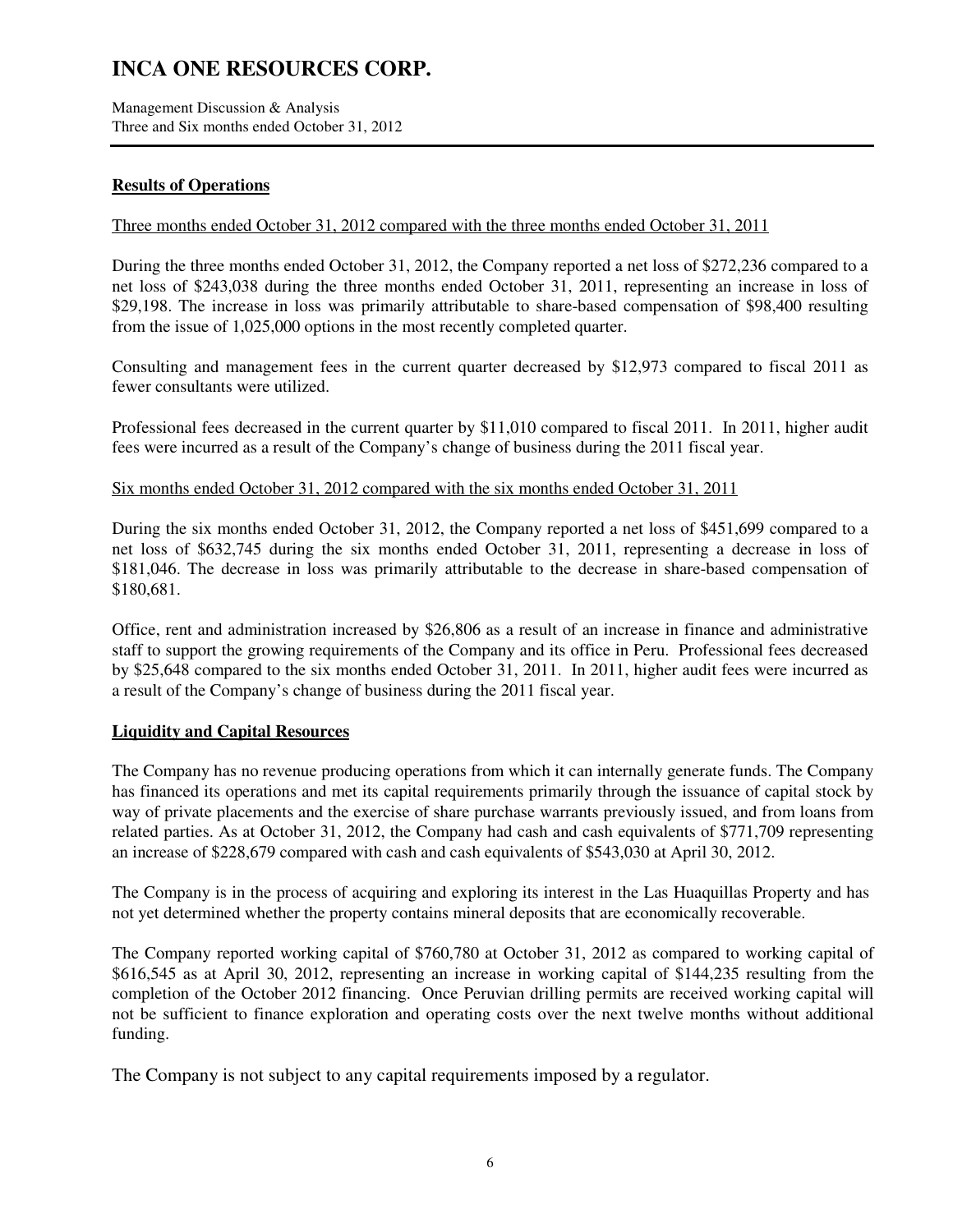Management Discussion & Analysis Three and Six months ended October 31, 2012

## **Capital Expenditures**

During the three months ended October 31, 2012, the Company incurred \$493,425 for exploration and evaluation expenditures and \$3,205 for the purchase of equipment.

## **Financings**

During the six months ended October 31, 2012, the Company completed a private placement of 11,181,800 units at \$0.10 per unit for gross proceeds of \$1,118,180. Each unit consisted of one common share and onehalf of one share purchase warrant. Each share purchase warrant entitles the holder to acquire one additional common share of the Company at \$0.20 per share for a period of one year.

In connection with the private placement finder's fees were paid consisting of cash of \$55,194 and 550,443 share purchase warrants with each warrant having terms identical to warrants issued as part of the unit financing. Share-based compensation of \$18,004 arising from the issue of these compensation warrants was charged to share issue costs and credited to warrant reserves. Other share issuance costs with respect to the private placement included legal fees of \$14,419, and regulatory expenses of \$5,591.

#### **Summary of Outstanding Share Data**

As at the date of this MD&A, the Company had 33,954,174 common shares issued and the following options and warrants outstanding:

| Number of options | Exercise price | Expiry date        | Exercisable |
|-------------------|----------------|--------------------|-------------|
| $311,000^{(1)}$   | \$0.135        | February 18, 2015  | 311,000     |
| 480,000 $^{(1)}$  | \$0.125        | April 7, 2015      | 480,000     |
| 124,000           | \$0.220        | September 23, 2020 | 124,000     |
| 376,000           | \$0.500        | May 13, 2021       | 329,000     |
| 820,000           | \$0.430        | July 11, 2021      | 736,250     |
| 150,000           | \$0.250        | February 9, 2017   | 150,000     |
| 250,000           | \$0.150        | October 5, 2017    | 62,500      |
| 775,000           | \$0.150        | October 30, 2017   | 775,000     |
| 60,000            | \$0.150        | December 12, 2017  | 60,000      |
| 3,346,000         |                |                    | 3,027,750   |

(a) Stock options:

(1) Of these options, 36,000 and 42,000 are held in escrow respectively.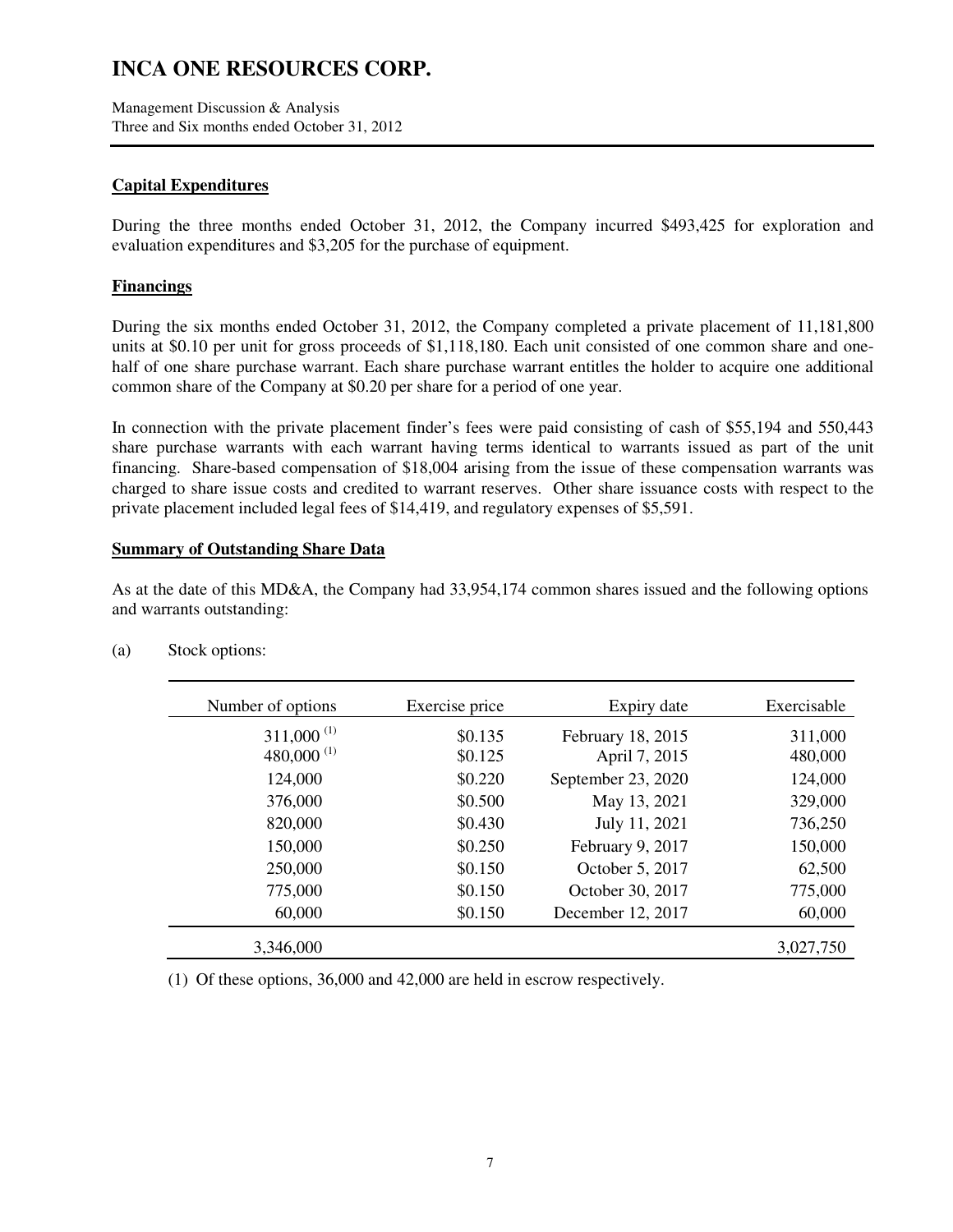Management Discussion & Analysis Three and Six months ended October 31, 2012

### (b) Warrants:

| Number of warrants | Exercise price | Expiry date        |
|--------------------|----------------|--------------------|
| 2,500,000          | \$0.750        | June 30, 2013      |
| 1,442,843          | \$0.200        | September 28, 2013 |
| 4,698,500          | \$0.200        | October 12, 2013   |
| 8,641,343          |                |                    |

### **Transactions with Related Parties**

The Company has entered into certain transactions with related parties during the six months ended October 31, 2012. A description of the related party transactions is as follows:

| Name and Relationship to                                                                                              | Purpose of                                | Three       | Three       | Six months  | Six months  |
|-----------------------------------------------------------------------------------------------------------------------|-------------------------------------------|-------------|-------------|-------------|-------------|
| Company                                                                                                               | Transaction                               | months      | months      | ended       | ended       |
|                                                                                                                       |                                           | ended       | ended       | October 31, | October 31, |
|                                                                                                                       |                                           | October 31, | October 31, | 2012        | 2011        |
|                                                                                                                       |                                           | 2012        | 2011        |             |             |
|                                                                                                                       |                                           | \$          | \$          | \$          | \$          |
| Ekelly Investments Ltd., a<br>company controlled by<br>Edward Kelly, a Director<br>and CEO of the Company             | Management<br>fees                        | 24,000      | 24,000      | 48,000      | 42,000      |
| James L. Harris Law<br>Corporation, a company<br>controlled by James Harris,<br>corporate secretary of the<br>Company | Legal fees                                | 900         | 2,500       | 2,900       | 16,182      |
| Remstar Resources Ltd., a<br>company with a common<br>CFO.                                                            | Office, rent and<br>administration<br>(1) | 31,550      | 28,100      | 62,350      | 36,200      |
| Ultra Lithium Inc., a<br>company formerly with a<br>common CFO.                                                       | Rent <sup>(2)</sup>                       | 1,800       | 1,800       | 3,600       | 3,600       |
| JLHLC Holding Inc., a<br>company controlled by an<br>officer of the Company                                           | Interest on loan<br>(3)                   |             |             |             | 493         |

(1) The Company entered into a month-to-month arrangement with Remstar Resources Ltd. whereby Remstar provides for office premises and support related to accounting, administration and financial reporting. Of the monthly fees paid to Remstar, \$2,500 is allocated to the services of Nilda Rivera, the former CFO of the Company. The agreement was terminated as of October 31, 2012.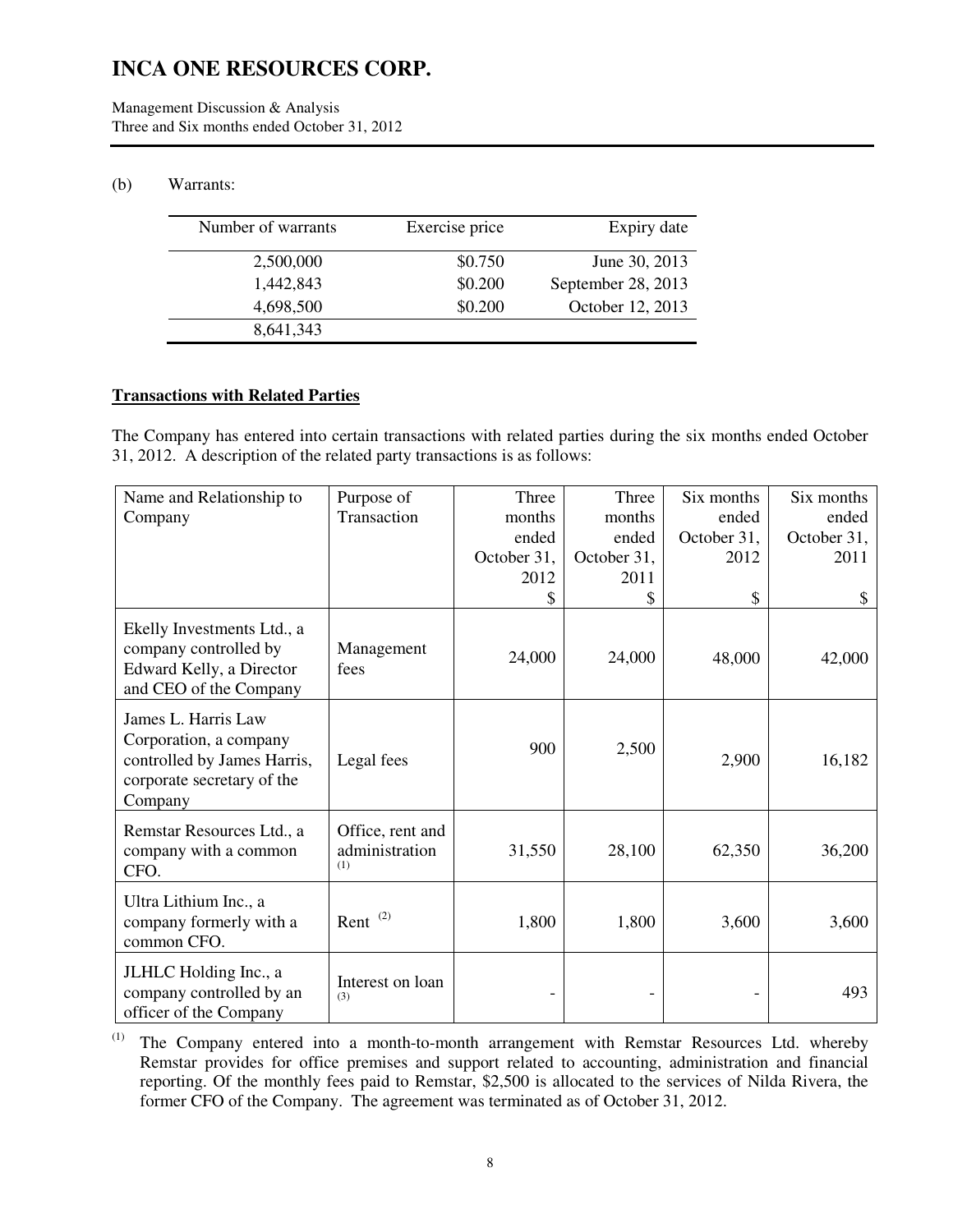Management Discussion & Analysis Three and Six months ended October 31, 2012

- <sup>(2)</sup> The Company entered into a month-to-month arrangement for the rental of office premises. The agreement was terminated as of October 31, 2012.
- $^{(3)}$  The Company received a short-term loan from JLHLC Holdings Inc. pursuant to a loan agreement dated August 16, 2010. The loan had a term of one year maturing August 31, 2011 and bore interest at 12% per annum. The loan was fully repaid during the year ended April 30, 2012.

Included in prepaid expenses at October 31, 2012 are rent deposits of \$1,200 (April 30, 2012 – \$1,200) paid to companies having an officer in common.

Included in accounts payable and accrued liabilities at October 31, 2012 is an expense reimbursement of  $$7,900$  (April 30, 2012 –  $$13,264$ ) payable to a director and officer of the Company.

### **Commitments**

The Company has not entered into any long-term lease commitments. However, the Company is subject to mineral property commitments as outlined in its condensed interim consolidated financial statements for the six months ended October 31, 2012.

In addition, on October 5, 2012, the Company entered into a one year investor relations agreement whereby it has agreed to pay \$7,500 per month for 12 months.

### **Financial Instruments**

As at October 31, 2012, the Company's financial instruments consist of cash and cash equivalents, other receivables and accounts payable and accrued liabilities. The carrying values of these financial instruments approximate their fair values because of their short term nature and/or the existence of market related interest rates on the instruments. The Company has no financial instrument assets or liabilities recorded in the statements of financial position at fair value.

Cash and cash equivalents are held as cash deposits or investments in guaranteed investment certificates ("GICS") at banks within Canada. The GICs if held are immediately redeemable and their fixed terms do not exceed one year. The Company also holds cash at highly rated Peruvian banks. The Company does not invest in asset-backed commercial paper and does not expect any credit losses.

A portion of the Company's financial assets and liabilities is denominated in foreign currencies giving rise to risks from changes in foreign exchange rates. The Company holds cash in Canadian, United States and Peruvian currencies as required by forecasted expenditures. The Company's main risk is associated with the fluctuations in the US dollar and the Peruvian New Sol ("Sol"). The Company has determined that an effect of a 10% increase or decrease in the US dollar and Sol against the Canadian dollar as at October 31, 2012 would result in an insignificant change to the comprehensive loss for the three and six months ended October 31, 2012. At October 31, 2012, the Company had no hedging agreements in place with respect to foreign exchange rates.

Liquidity risk is the risk that the Company will incur difficulties meeting its financial obligations as they come due. The Company's approach to managing liquidity is to ensure, as best as possible, that it will have sufficient cash to meet its liabilities when due, under both normal and stressed conditions.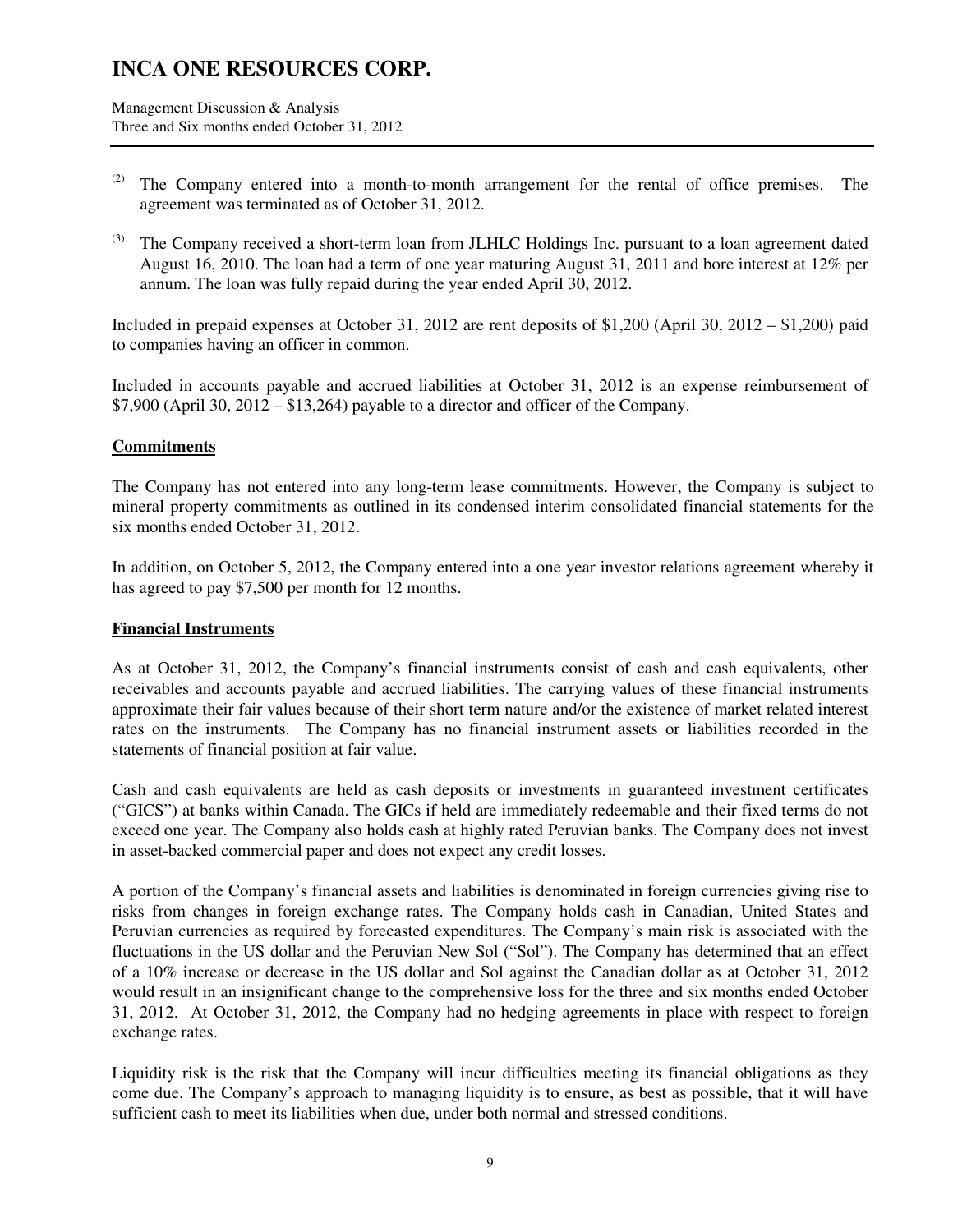Management Discussion & Analysis Three and Six months ended October 31, 2012

Management believes that as at October 31, 2012 it is not exposed to significant credit or interest, risks arising from these financial instruments.

### **Subsequent Event**

Subsequent to October 31, 2012, the Company granted 60,000 incentive stock options to employees each with an exercise price of \$0.15 per share expiring on December 12, 2017.

### **Off-Balance Sheet Arrangements**

The Company has not entered into any off-balance sheet arrangements.

## **Critical Accounting Policies and Estimates**

The Company's financial statements are impacted by the accounting policies used, and the estimates and assumptions made, by Management during their preparation.

Management considers the areas currently requiring a significant degree of estimation and assumption to be the carrying value of and title to exploration and evaluation assets, fair value measurements for financial instruments and share-based compensation.

The process of estimating the recoverability of mineral properties involves both judgement and uncertainty as it relies on both an interpretation of technical geological data as well as economic considerations including current and estimated future commodity prices and exploration costs. As new data or information is received these estimates may change. Management reviews the carrying values of its mineral properties on an annual periodic basis to determine whether an impairment of carrying value should be recognized. In addition, capitalized costs related to abandoned properties are written off as soon as the abandonment decision is made.

The Company uses the fair-value method of accounting for share-based compensation related to incentive stock options granted, modified or settled. Under this method, compensation cost attributable to all incentive stock options granted is measured at fair value at the grant date and expensed over the vesting period with a corresponding increase to warrant reserve. In determining the fair value, the Company makes estimates of the expected volatility of the stock as well as estimated forfeiture rate and an estimated discount rate. Changes to these estimates could result in the fair value of the share-based compensation being different than the amount recorded.

## **Risk Factors**

The Company is in the business of acquiring, exploring and, if warranted, developing and exploiting natural resource properties. Due to the nature of the Company's business and the present stage of exploration of its resource property (which is primarily early stage exploration property with no known resources or reserves that have not been explored by modern methods), the following risk factors, among others, will apply:

*Mining Industry is Intensely Competitive:* The Company's business of the acquisition, exploration and development of mineral properties is intensely competitive. The Company may be at a competitive disadvantage in acquiring additional mining properties because it must compete with other individuals and companies, many of which have greater financial resources, operational experience and technical capabilities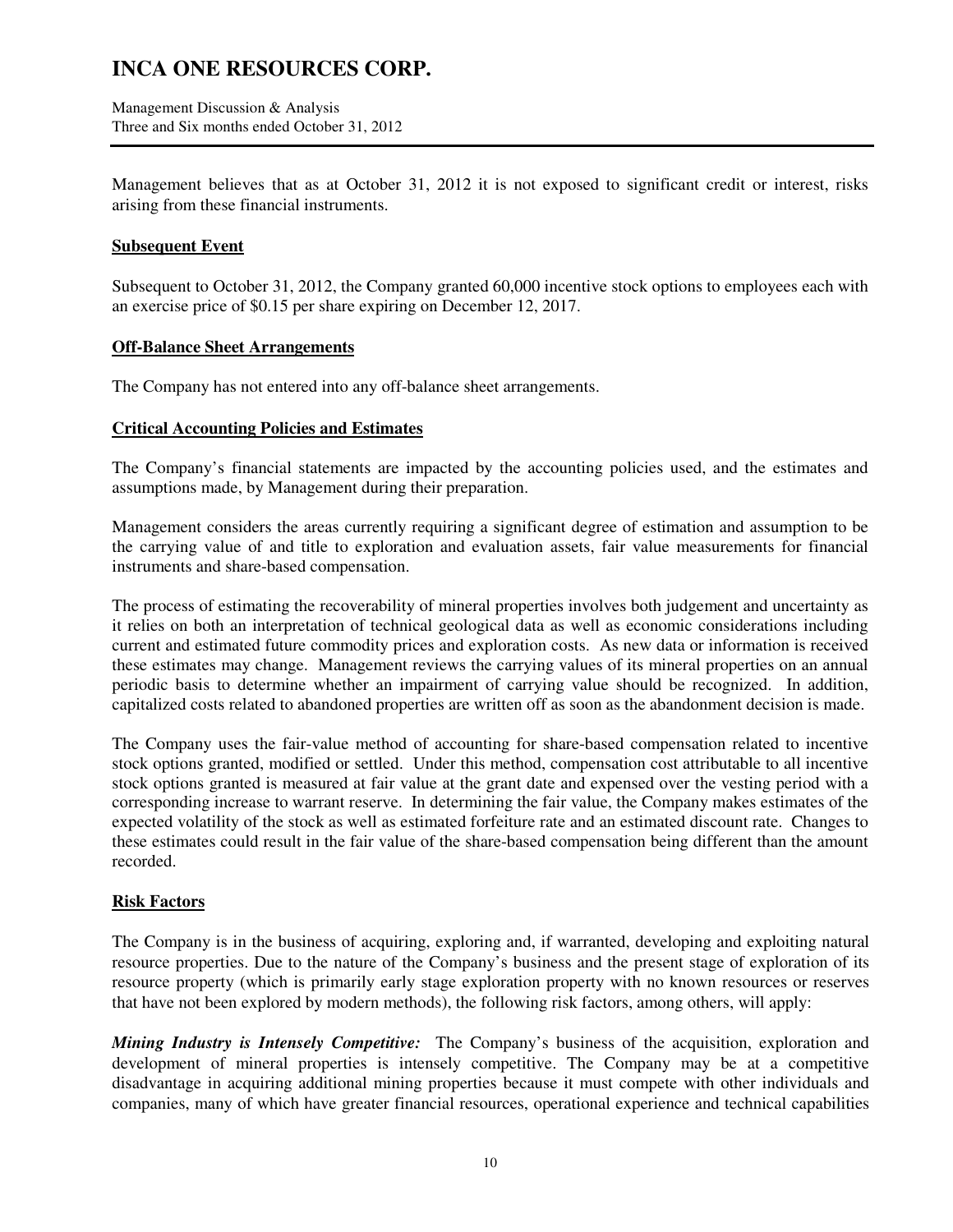Management Discussion & Analysis Three and Six months ended October 31, 2012

than the Company. Increased competition could adversely affect the Company's ability to attract necessary capital funding or acquire suitable producing properties or prospects for mineral exploration in the future.

*Resource Exploration and Development is Generally a Speculative Business:* Resource exploration and development is a speculative business and involves a high degree of risk, including, among other things, unprofitable efforts resulting not only from the failure to discover mineral deposits but from finding mineral deposits which, though present, are insufficient in size to return a profit from production. The marketability of natural resources that may be acquired or discovered by the Company will be affected by numerous factors beyond the control of the Company. These factors include market fluctuations, the proximity and capacity of natural resource markets, government regulations, including regulations relating to prices, taxes, royalties, land use, importing and exporting of minerals and environmental protection. The exact effect of these factors cannot be accurately predicted, but the combination of these factors may result in the Company not receiving an adequate return on invested capital. There is no known resource, and there are no known reserves, on the Company's Property. The vast majority of exploration projects do not result in the discovery of commercially mineable deposits of ore. Substantial expenditures are required to establish ore reserves through drilling and metallurgical and other testing techniques, determine metal content and metallurgical recovery processes to extract metal from the ore, and construct, renovate or expand mining and processing facilities. No assurance can be given that any level of recovery of ore reserves will be realized or that any identified mineral deposit, even it is established to contain an estimated resource, will ever qualify as a commercial mineable ore body which can be legally and economically exploited. The great majority of exploration projects do not result in the discovery of commercially mineable deposits of ore.

*Fluctuation of Metal Prices:* Even if commercial quantities of mineral deposits are discovered by the Company, there is no guarantee that a profitable market will exist for the sale of the metals produced. Factors beyond the control of the Company may affect the marketability of any substances discovered. The prices of various metals have experienced significant movement over short periods of time, and are affected by numerous factors beyond the control of the Company, including international economic and political trends, expectations of inflation, currency exchange fluctuations, interest rates and global or regional consumption patterns, speculative activities and increased production due to improved mining and production methods. The supply of and demand for metals are affected by various factors, including political events, economic conditions and production costs in major producing regions. There can be no assurance that the price of any mineral deposit will be such that its mineral property could be mined at a profit.

*Permits and Licenses:* The operations of the Company will require licenses and permits from various governmental authorities. There can be no assurance that the Company will be able to obtain all necessary licenses and permits that may be required to carry out exploration, development and mining operations at its projects, on reasonable terms or at all. A delay or failure to obtain such licenses and permits or a failure to comply with the terms of any such licenses and permits obtained, could have a material adverse effect on the Company.

*No Assurance of Profitability:* The Company has no history of earnings and, due to the nature of its proposed business, there can be no assurance that the Company will ever be profitable. The Company has not paid dividends on its shares since incorporation and does not anticipate doing so in the foreseeable future. The only present source of funds available to the Company is from the sale of its common shares or, possibly, the sale or optioning of a portion of its interest in its mineral property. Even if the results of exploration are encouraging, the Company may not have sufficient funds to conduct the further exploration that may be necessary to determine whether or not a commercially mineable deposit exists. While the Company may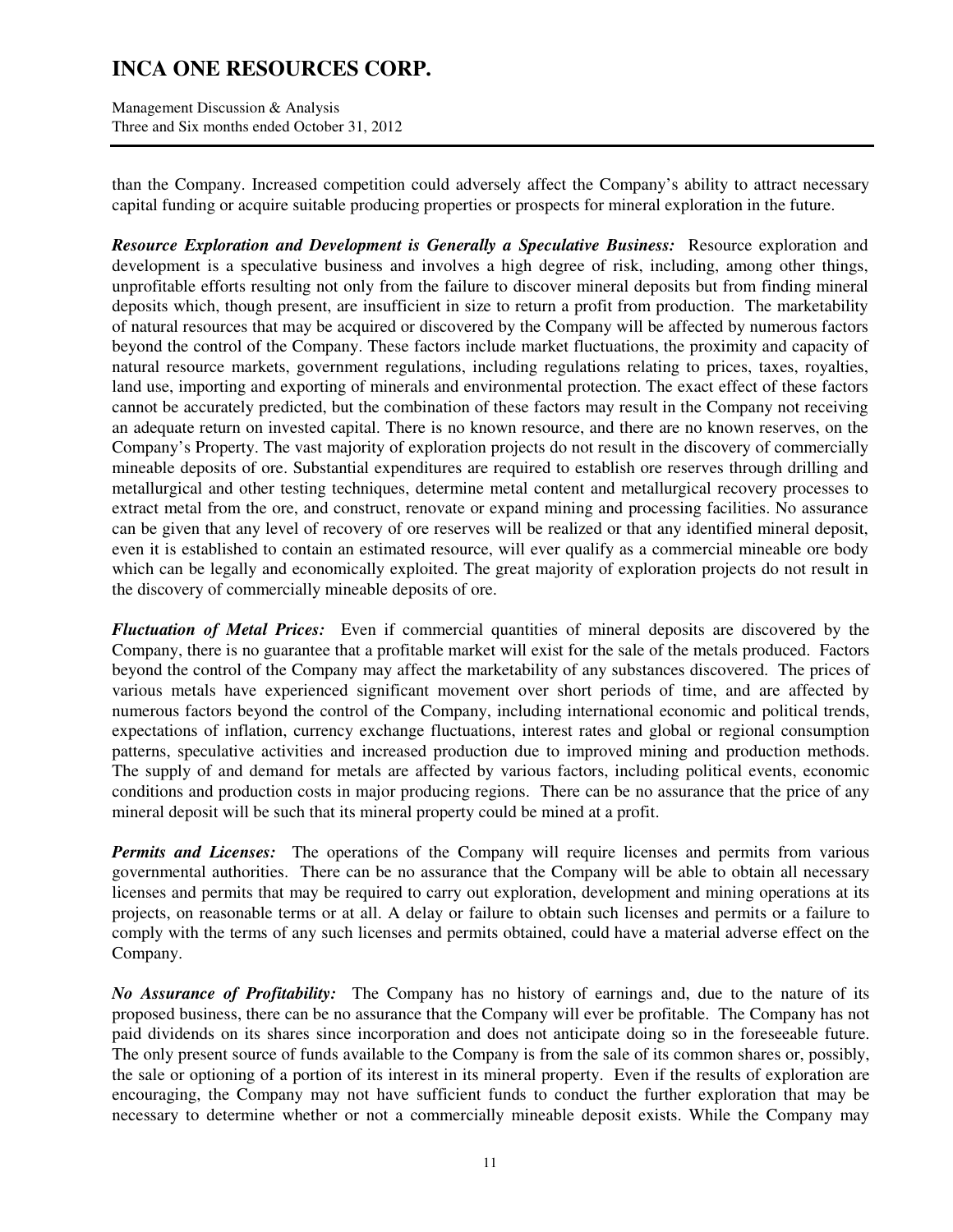Management Discussion & Analysis Three and Six months ended October 31, 2012

generate additional working capital through further equity offerings or through the sale or possible syndication of its property, there can be no assurance that any such funds will be available on favourable terms, or at all. At present, it is impossible to determine what amounts of additional funds, if any, may be required. Failure to raise such additional capital could put the continued viability of the Company at risk.

*Uninsured or Uninsurable Risks:* Exploration, development and mining operations involve various hazards, including environmental hazards, industrial accidents, metallurgical and other processing problems, unusual or unexpected rock formations, structural cave-ins or slides, flooding, fires, metal losses and periodic interruptions due to inclement or hazardous weather conditions. These risks could result in damage to or destruction of mineral properties, facilities or other property, personal injury, environmental damage, delays in operations, increased cost of operations, monetary losses and possible legal liability. The Company may not be able to obtain insurance to cover these risks at economically feasible premiums or at all. The Company may elect not to insure where premium costs are disproportionate to the Company's perception of the relevant risks. The payment of such insurance premiums and of such liabilities would reduce the funds available for exploration and production activities.

*Government Regulation:* Any exploration, development or mining operations carried on by the Company will be subject to government legislation, policies and controls relating to prospecting, development, production, environmental protection, mining taxes and labour standards. In addition, the profitability of any mining prospect is affected by the market for precious and/or base metals which is influenced by many factors including changing production costs, the supply and demand for metals, the rate of inflation, the inventory of metal producing corporations, the political environment and changes in international investment patterns.

*Environmental Restrictions:* The activities of the Company are subject to environmental regulations promulgated by government agencies in different countries from time to time. Environmental legislation generally provides for restrictions and prohibitions on spills, releases or emissions into the air, discharges into water, management of waste, management of hazardous substances, protection of natural resources, antiquities and endangered species and reclamation of lands disturbed by mining operations. Certain types of operations require the submission and approval of environmental impact assessments. Environmental legislation is evolving in a manner which means stricter standards, and enforcement, fines and penalties for non-compliance are more stringent. Environmental assessments of proposed projects carry a heightened degree of responsibility for companies and directors, officers and employees. The cost of compliance with changes in governmental regulations has a potential to reduce the profitability of operations.

*Dependence Upon Others and Key Personnel:* The success of the Company's operations will depend upon numerous factors, many of which are beyond the Company's control, including (i) the ability to design and carry out appropriate exploration programs on its mineral property; (ii) the ability to produce minerals from any mineral deposits that may be located; (iii) the ability to attract and retain additional key personnel in exploration, marketing, mine development and finance; and (iv) the ability and the operating resources to develop and maintain the property held by the Company. These and other factors will require the use of outside suppliers as well as the talents and efforts of the Company and its consultants and employees. There can be no assurance of success with any or all of these factors on which the Company's operations will depend, or that the Company will be successful in finding and retaining the necessary employees, personnel and/or consultants in order to be able to successfully carry out such activities. This is especially true as the competition for qualified geological, technical and mining personnel and consultants is particularly intense in the current marketplace.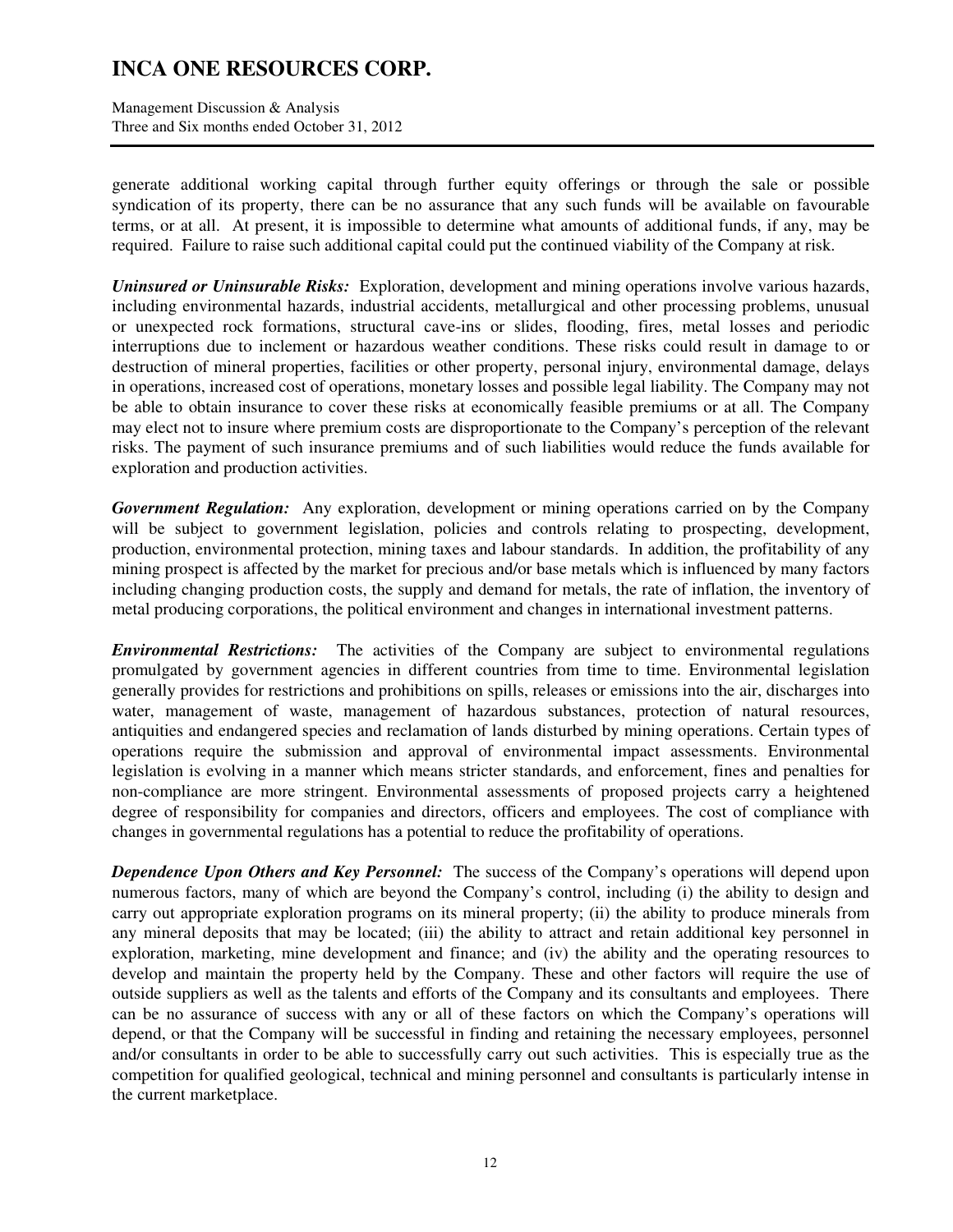Management Discussion & Analysis Three and Six months ended October 31, 2012

*Share Price Volatility:* In recent years, worldwide securities markets, particularly those in the United States and Canada, have experienced a high level of price and volume volatility, and the market price of securities of many companies, particularly those considered exploration or development stage companies, have experienced unprecedented declines in price which have not necessarily been related to the operating performance, underlying asset values or prospects of such companies. Most significantly, the share prices of junior natural resource companies have experienced an unprecedented decline in value and there has been a significant decline in the number of buyers willing to purchase such securities. In addition, significantly higher redemptions by holders of mutual funds has forced many of such funds (including those holding the Company's securities) to sell such securities at any price. As a consequence, despite the Company's past success in securing equity financings, market forces may render it difficult or impossible for the Company to secure placees to purchase new share issues at a price which will not lead to severe dilution to existing shareholders, or at all. Therefore, there can be no assurance that significant fluctuations in the trading price of the Company's common shares will not occur, or that such fluctuations will not materially adversely impact on the Company's ability to raise equity funding without significant dilution to its existing shareholders, or at all.

*Financing Risks*: The Company has limited financial resources, has no source of operating cash flow and has no assurance that additional funding will be available to it for further exploration and development of its project or to fulfil its obligations under any applicable agreements. Although the Company has been successful in the past in obtaining financing through the sale of equity securities, there can be no assurance that it will be able to obtain adequate financing in the future or that the terms of such financing will be favourable. Failure to obtain such additional financing could result in delay or indefinite postponement of further exploration and development of its project with the possible loss of such property.

*Insufficient Financial Resources:* The Company does not presently have sufficient financial resources to undertake by itself the exploration and development of all of its planned exploration and development programs. Future property acquisitions and the development of the Company's property will therefore depend upon the Company's ability to obtain financing through the joint venturing of projects, private placement financing, public financing, short or long-term borrowings or other means. There is no assurance that the Company will be successful in obtaining the required financing. Failure to raise the required funds could result in the Company losing, or being required to dispose of, its interest in its property. In particular, failure by the Company to raise the funding necessary to maintain in good standing its option agreement could result in the loss of its rights to such property.

*Dilution to the Company's existing shareholders:* The Company will require additional equity financing to be raised in the future. The Company may issue securities on less than favourable terms to raise sufficient capital to fund its business plan. Any transaction involving the issuance of equity securities or securities convertible into common shares would result in dilution, possibly substantial, to present and prospective holders of common shares.

*Currency Fluctuations:* The Company maintains its accounts in Canadian dollars. The Company's operations in Peru and its exploration expenditures are denominated in U.S. dollars and Peruvian New Sol, making it subject to foreign currency fluctuations. Such fluctuations are out of its control and may materially adversely affect the Company's financial position and results.

*Surface Rights and Access:* Although the Company acquires the rights to some or all of the minerals in the ground subject to the tenures that it acquires, or has a right to acquire, in most cases it does not thereby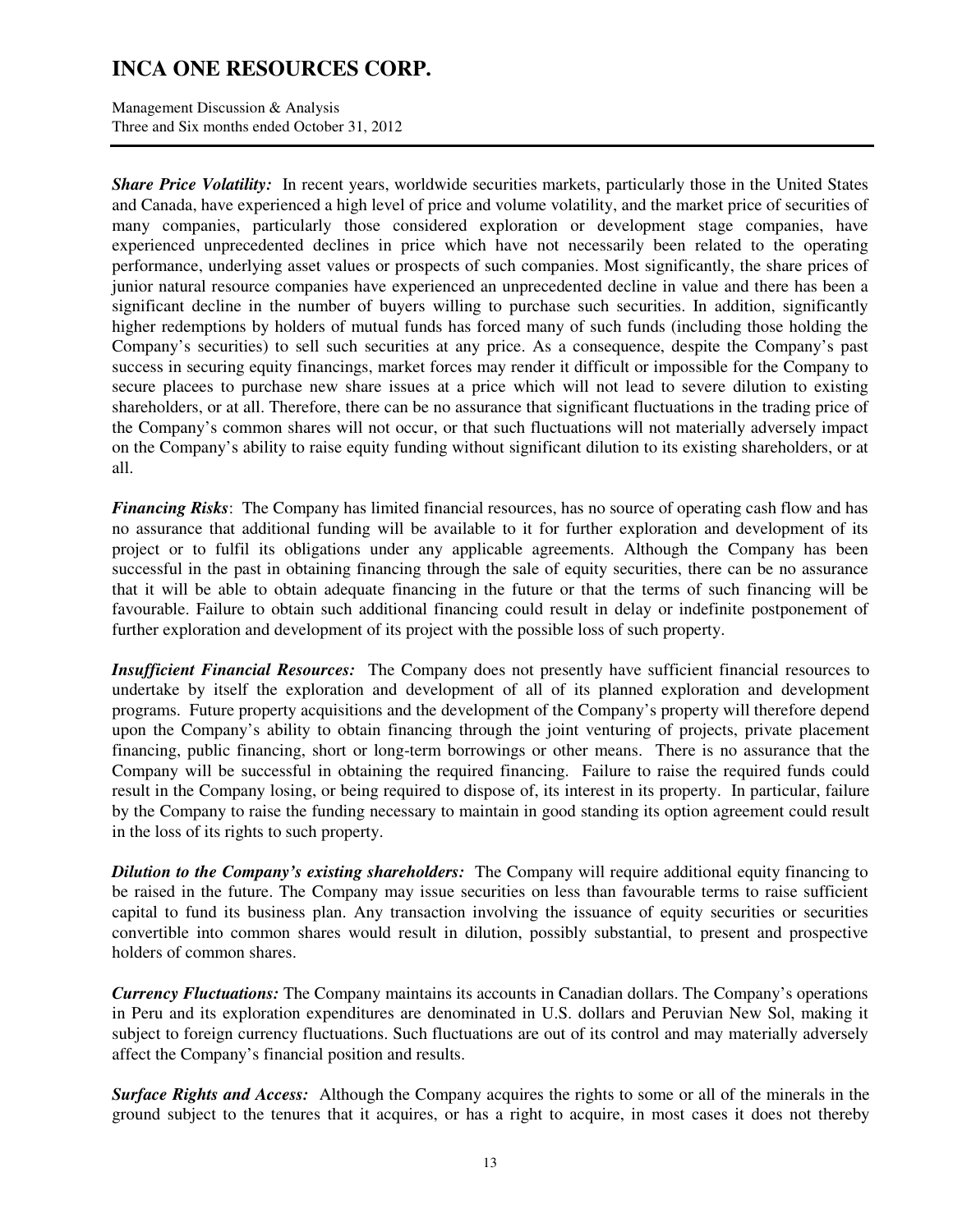Management Discussion & Analysis Three and Six months ended October 31, 2012

acquire any rights to, or ownership of, the surface to the areas covered by its mineral tenures. In such cases, applicable mining laws usually provide for rights of access to the surface for the purpose of carrying on mining activities, however, the enforcement of such rights can be costly and time consuming. In areas where there are no existing surface rights holders, this does not usually cause a problem, as there are no impediments to surface access. However, in areas where there are local populations or land owners, it is necessary, as a practical matter, to negotiate surface access. There can be no guarantee that, despite having the right at law to access the surface and carry on mining activities, the Company will be able to negotiate a satisfactory agreement with any such existing landowners/occupiers for such access, and therefore it may be unable to carry out mining activities. In addition, in circumstances where such access is denied, or no agreement can be reached, the Company may need to rely on the assistance of local officials or the courts in such jurisdictions.

*Title:* Although the Company has taken steps to verify the title to the mineral property in which it has or has a right to acquire an interest in accordance with industry standards for the current stage of exploration of such property, these procedures do not guarantee title (whether of the Company or of any underlying vendor(s) from whom the Company may be acquiring its interest). Title to mineral properties may be subject to unregistered prior agreements or transfers, and may also be affected by undetected defects or the rights of indigenous peoples.

*Acquisition of Mineral Concessions under Agreements:* The agreement pursuant to which the Company has the right to acquire its property provides that the Company must make a series of cash payments and/or share issuances over certain time periods, expend certain minimum amounts on the exploration of the property or contribute its share of ongoing expenditures. The Company does not presently have the financial resources required to complete all expenditure obligations under its property option agreement over their full term. Failure by the Company to make such payments, issue such shares or make such expenditures in a timely fashion may result in the Company losing its interest in such property. There can be no assurance that the Company will have, or be able to obtain, the necessary financial resources to be able to maintain its property agreement in good standing, or to be able to comply with all of its obligations thereunder, with the result that the Company could forfeit its interest in its exploration and evaluation asset.

### **Disclosure Controls and Procedures**

In connection with National Instrument 52-109 (Certificate of Disclosure in Issuer's Annual and Interim Filings) ("NI 52-109"), the Chief Executive Officer and Chief Financial Officer of the Company have filed a Venture Issuer Basic Certificate with respect to the financial information contained in the unaudited condensed interim consolidated financial statements and this accompanying MD&A for the three and six months ended October 31, 2012 (together the "Interim Filings").

In contrast to the full certificate under NI 52-109, the Venture Issuer Basic Certificate does not include representations relating to the establishment and maintenance of disclosure controls and procedures and internal control over financial reporting, as defined in NI 52-109. For further information the reader should refer to the Venture Issuer Basic Certificates filed by the Company with the Interim Filings on SEDAR at www.sedar.com.